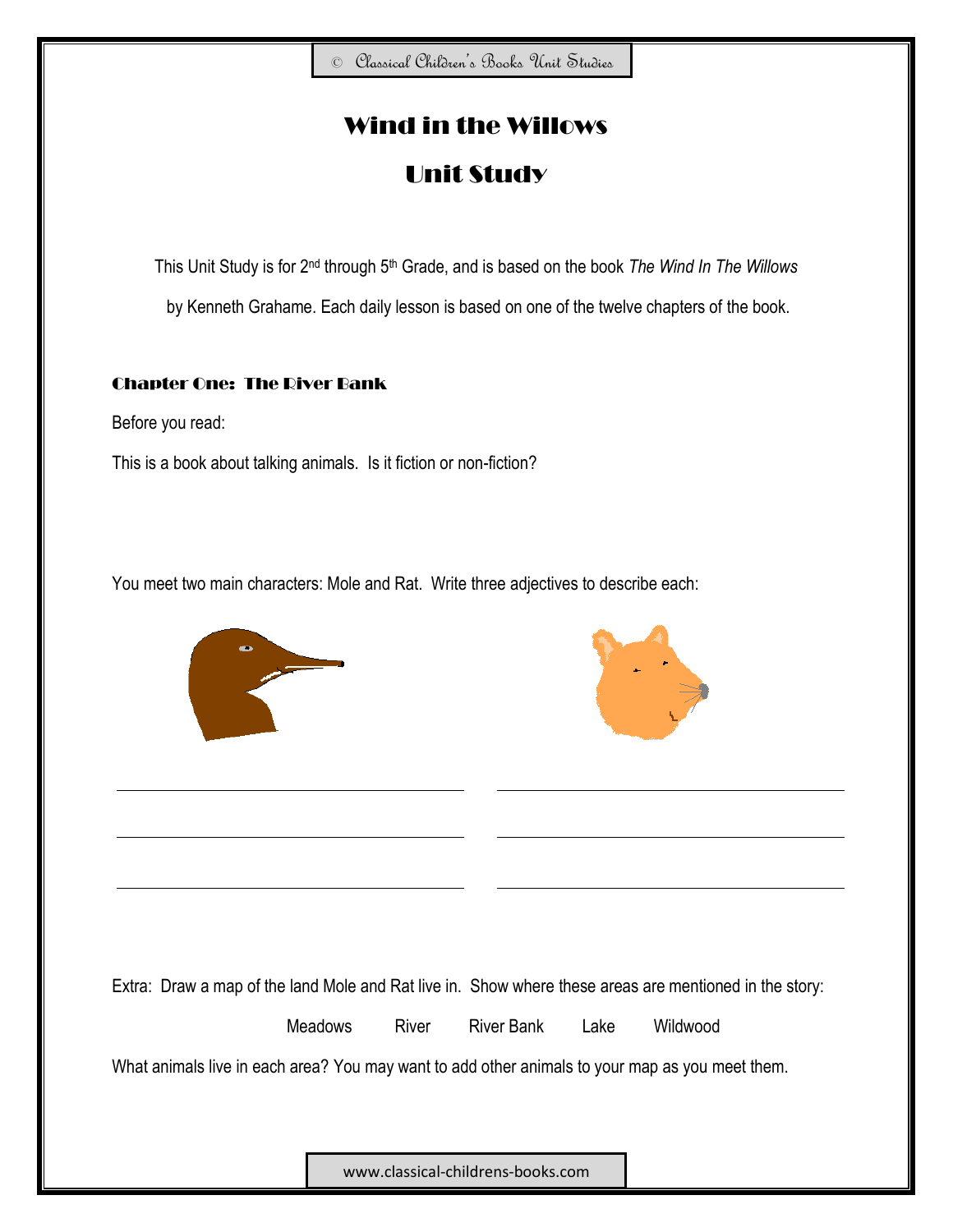## Chapter Two: The Open Road

Before You Read:

Do you know what it means to be "fickle?" It describes someone who changes their mind frequently. In this chapter you will meet a new character who is quite fickle.

Toad is quite fickle and keeps changing his interests. In the spaces below draw or write the three different passions of Toad's that are mentioned in the chapter. You can also use construction paper to make the shapes of these objects.





| <b>MATCHING</b>                                                            | A rodent from the genus Rattus            |
|----------------------------------------------------------------------------|-------------------------------------------|
| Match the following animals to the facts about<br>them in the next column. | Have small, furry, cylinder shaped bodies |
|                                                                            | Live underground                          |
| Mark                                                                       | A member of the amphibian family          |
| for mole<br>М                                                              | Have very long tails                      |
| for rat<br>R.                                                              | Has dry, leathery skin                    |
| for toad                                                                   |                                           |
|                                                                            |                                           |

Dramatic Reading: Read the 22<sup>nd</sup> paragraph out loud as dramatically as Toad would have spoken it. This is the paragraph that starts with, "There you are."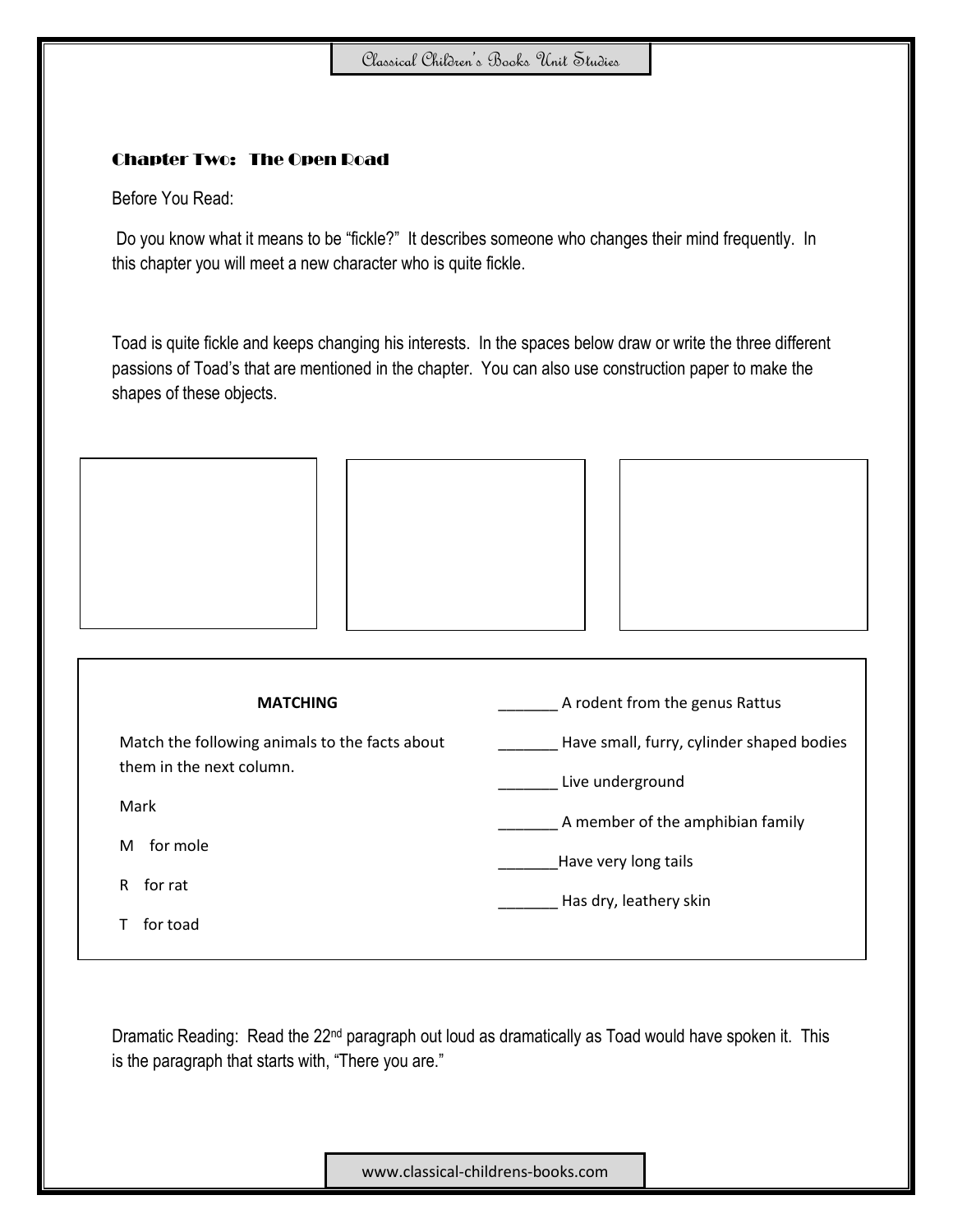#### Chapter Three: The Wild Wood

Pre-activity: Have you ever gone out at night when it was scary outside? Describe how you felt.

In this chapter, Mole went into the Wild Wood alone at night. Things scared him. He was afraid of "THEM." Who do you think "them" might be?

Art: Get black construction paper and white chalk or white paint. Make white eyes staring out of the dark.



Grammar:

| <b>Subject</b> | <b>Predicate</b> |
|----------------|------------------|
| They           | Them             |
| He             |                  |
| She            |                  |
| We             |                  |
| You            |                  |
| I              |                  |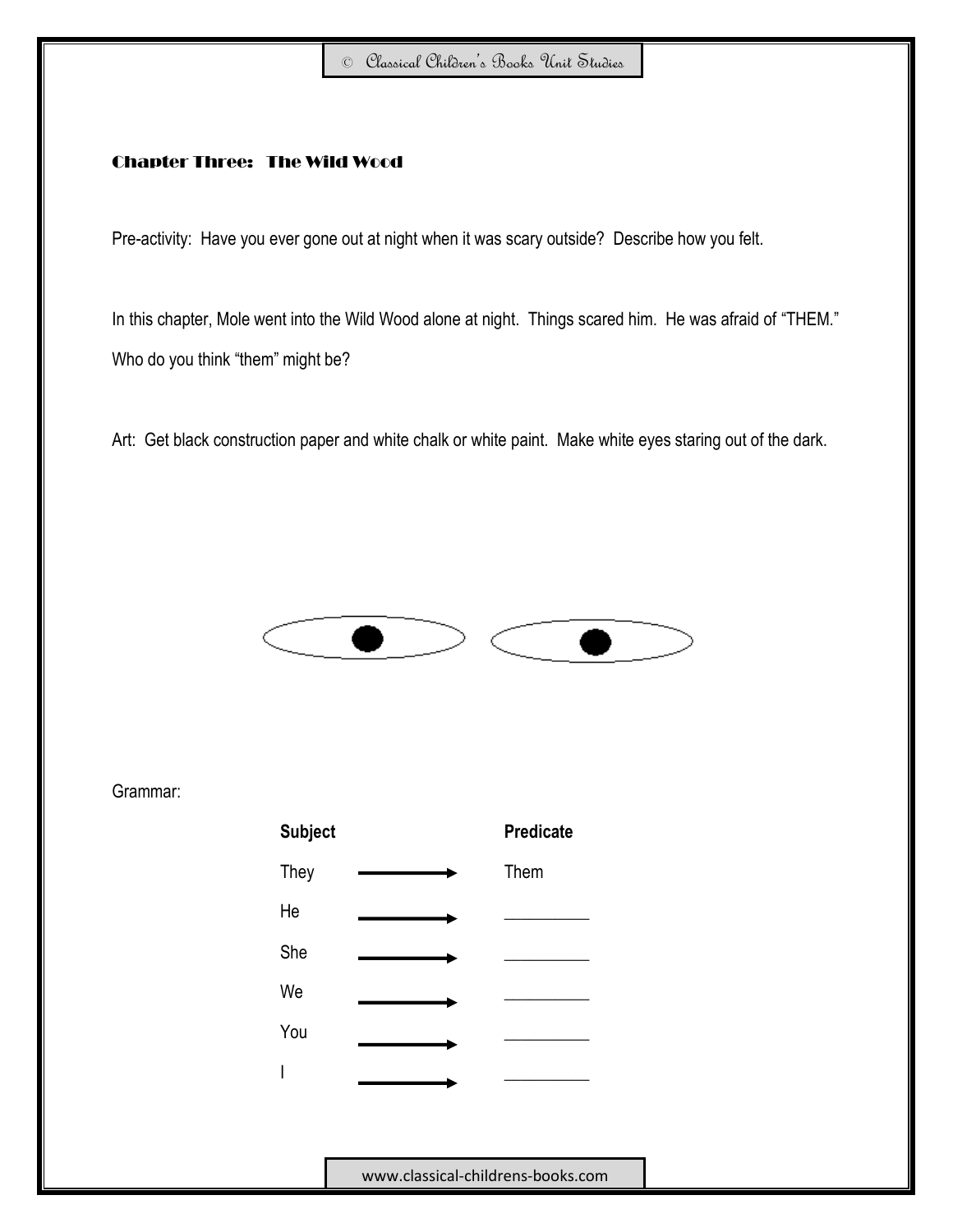$\_$  , and the set of the set of the set of the set of the set of the set of the set of the set of the set of the set of the set of the set of the set of the set of the set of the set of the set of the set of the set of th  $\_$  , and the set of the set of the set of the set of the set of the set of the set of the set of the set of the set of the set of the set of the set of the set of the set of the set of the set of the set of the set of th  $\_$  , and the set of the set of the set of the set of the set of the set of the set of the set of the set of the set of the set of the set of the set of the set of the set of the set of the set of the set of the set of th  $\_$  , and the set of the set of the set of the set of the set of the set of the set of the set of the set of the set of the set of the set of the set of the set of the set of the set of the set of the set of the set of th

# Chapter Four: Mr. Badger

Write a description:

What would be the most comfortable home on a snowy winter night:

Write 3 adjectives that describe Badger.



Choose one of these activities:

- A. Do three facts for each of these animals:
	- 1. Badger
	- 2. Otter
	- 3. Hedgehog
- B. Some animals hibernate in the winter. Do an internet search to find about another animal that hibernates through the winter months.
- C. Draw a sketch of Badger's home. Include at least four details from the chapter.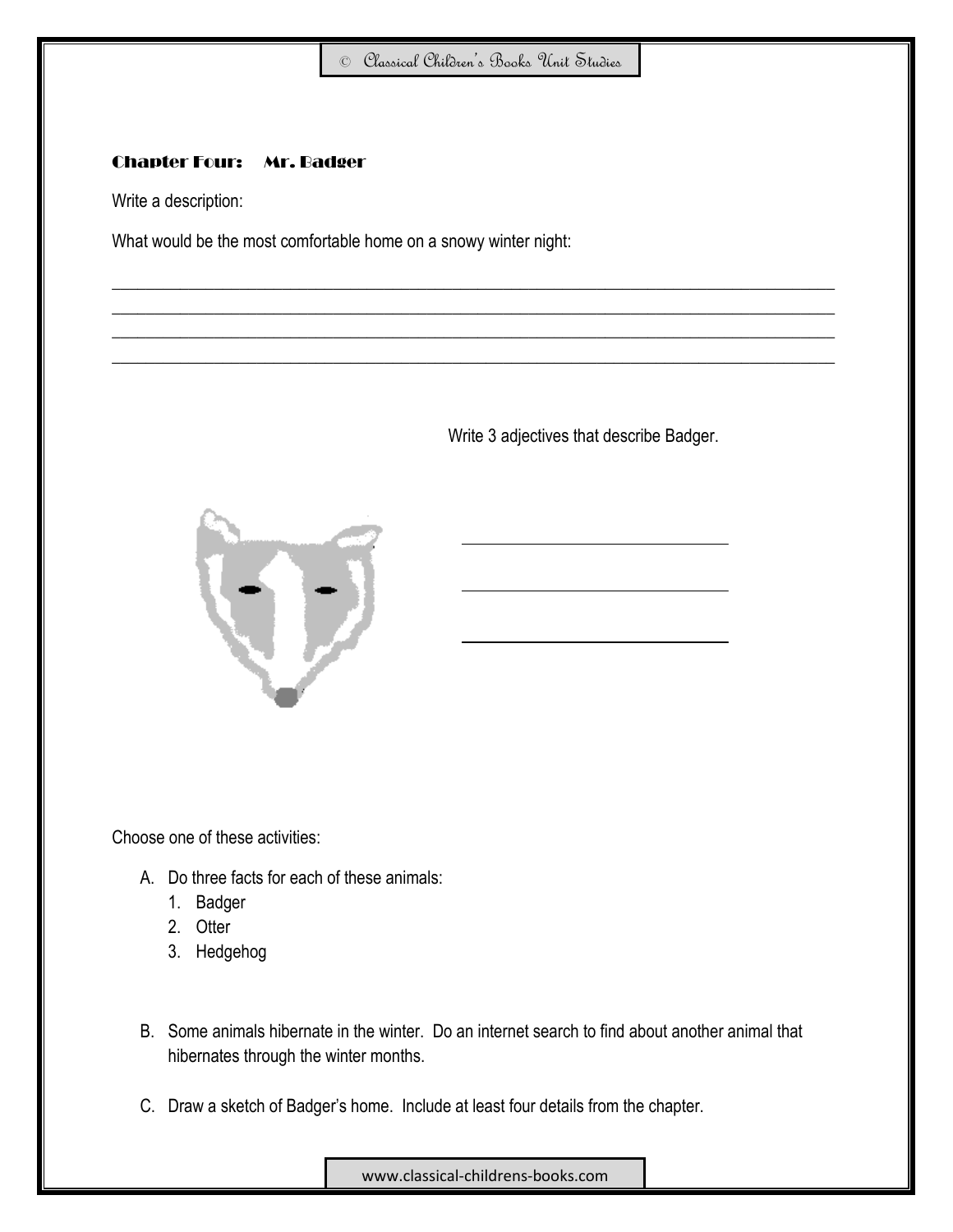#### Chapter Five: Dulce Domum

Dulce Domum is the name of this chapter and comes from Latin:

Dulce = sweet

Domum = home Have you ever seen a sign like the one below?



Make your own sign. Write the words in English or in Latin.

Badger, Mole and Toad had grand homes. Describe Mole's home.

Think of a familiar object or familiar place to you. What is it? Why is it comforting?

Reread the last two sentences of the chapter out loud to someone else.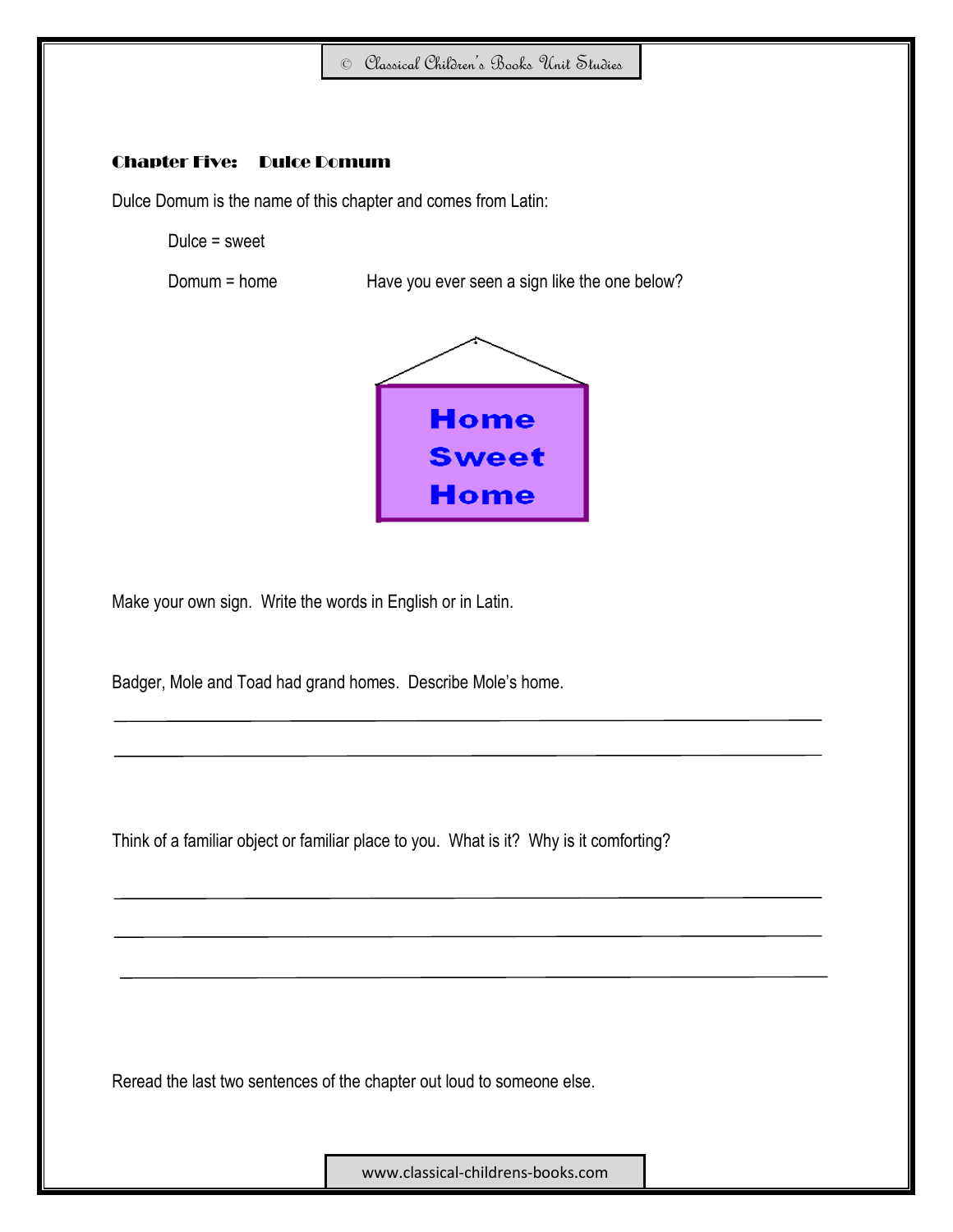#### Chapter Six: Mr. Toad

The plot is the series of events or action in a story. There are a lot of events in this chapter.



List the events in this chapter:

Vocabulary: A "gaoler" is an old term for jailer. Do they sound alike?

Act it out:

The 3<sup>rd</sup> paragraph from the end of this chapter is long. Have an adult read this paragraph, and act out each part as if you were Toad. Have fun!

Read the last paragraph of the chapter again. Do you feel sorry for Toad? Why or why not?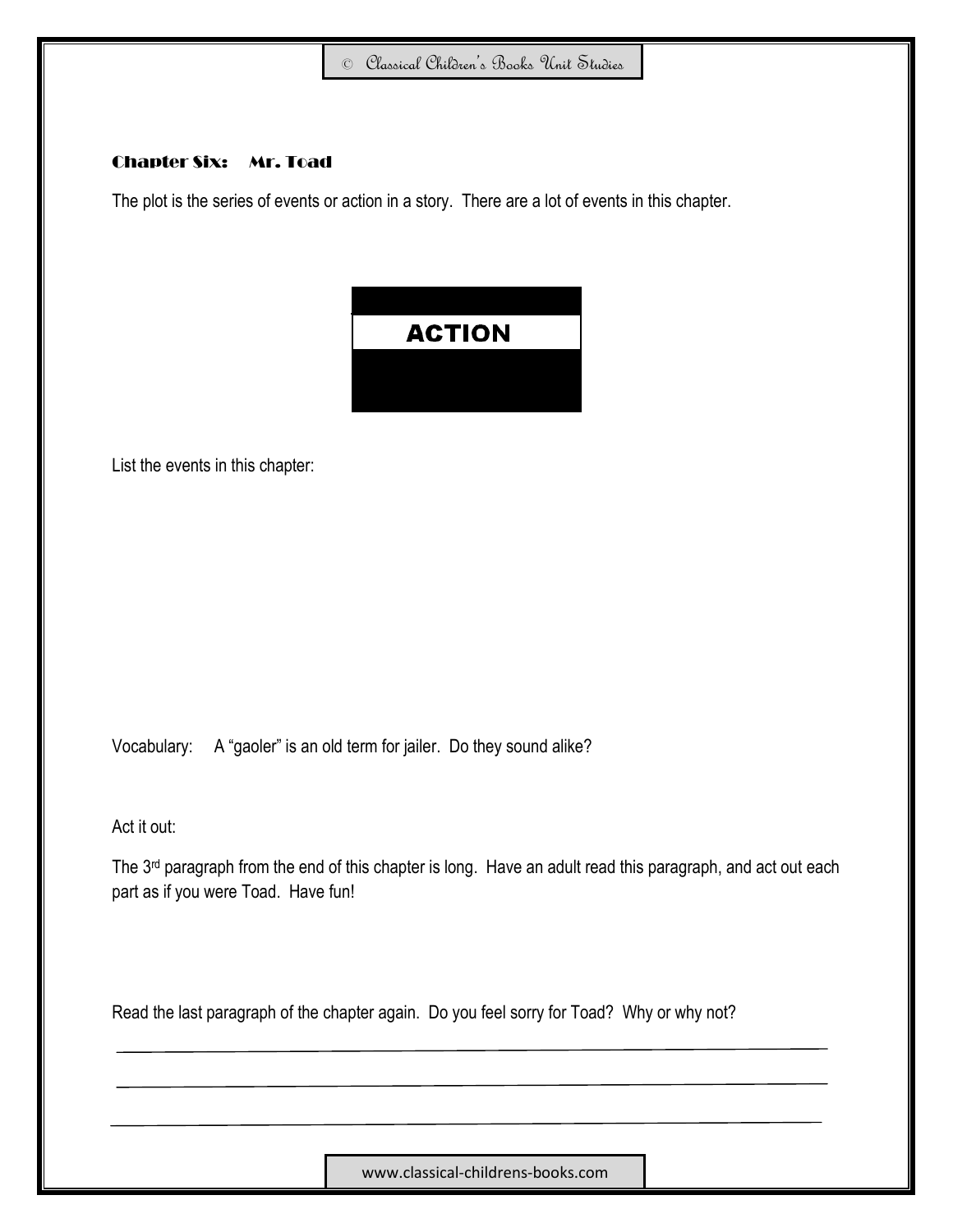#### Chapter Seven: The Piper at the Gates of Dawn

Vocabulary

Piper: A person who plays on a pipe. In some ancient stories pipers were sometimes considered to have mystical powers.

Weir: A dam to raise the level of water in a river.

This chapter is almost like a dream. Do you think the animals are dreaming?

Poetry: The last few paragraphs have a poem that is mixed with words describing what is happening as nature whispers the poem. Read it out loud.

*Lest the awe should dwell and turn your frolic to fret You should look on my power at the helping hour But then you shall forget!*

*Lest limbs be reddened and rent, I spring the trap that is set As I loose the snare you may glimpse me there For surely you shall forget!*

*Helper and healer, I cheer small waifs in the woodland wet Strays I find in it, Wounds I bind in it Bidding them all forget!*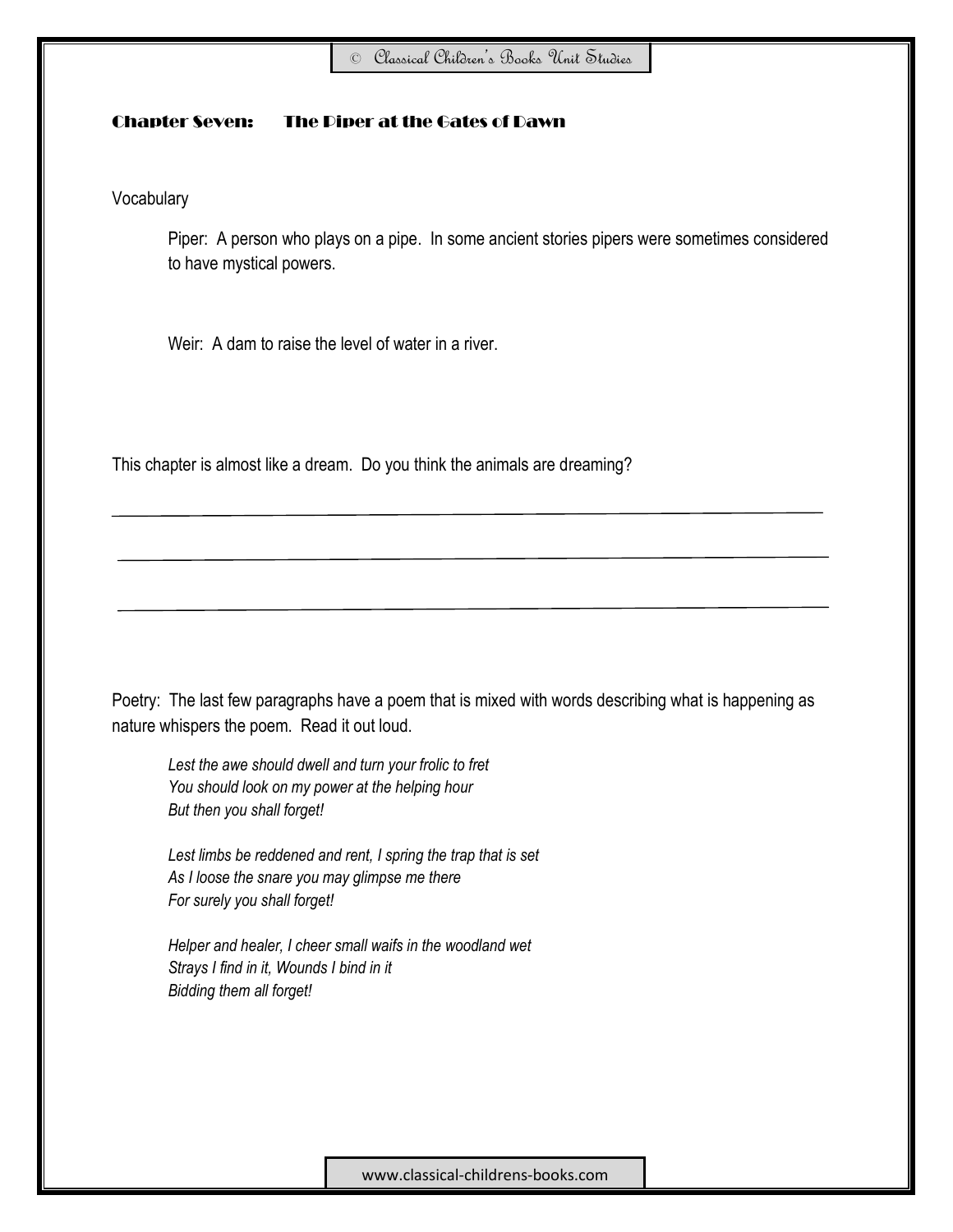



Now, you make up your own adventure.

1.

2.

3.

**Write** a story,

**Draw**,

or **Act** out a skit

telling how you would escape if you were captured.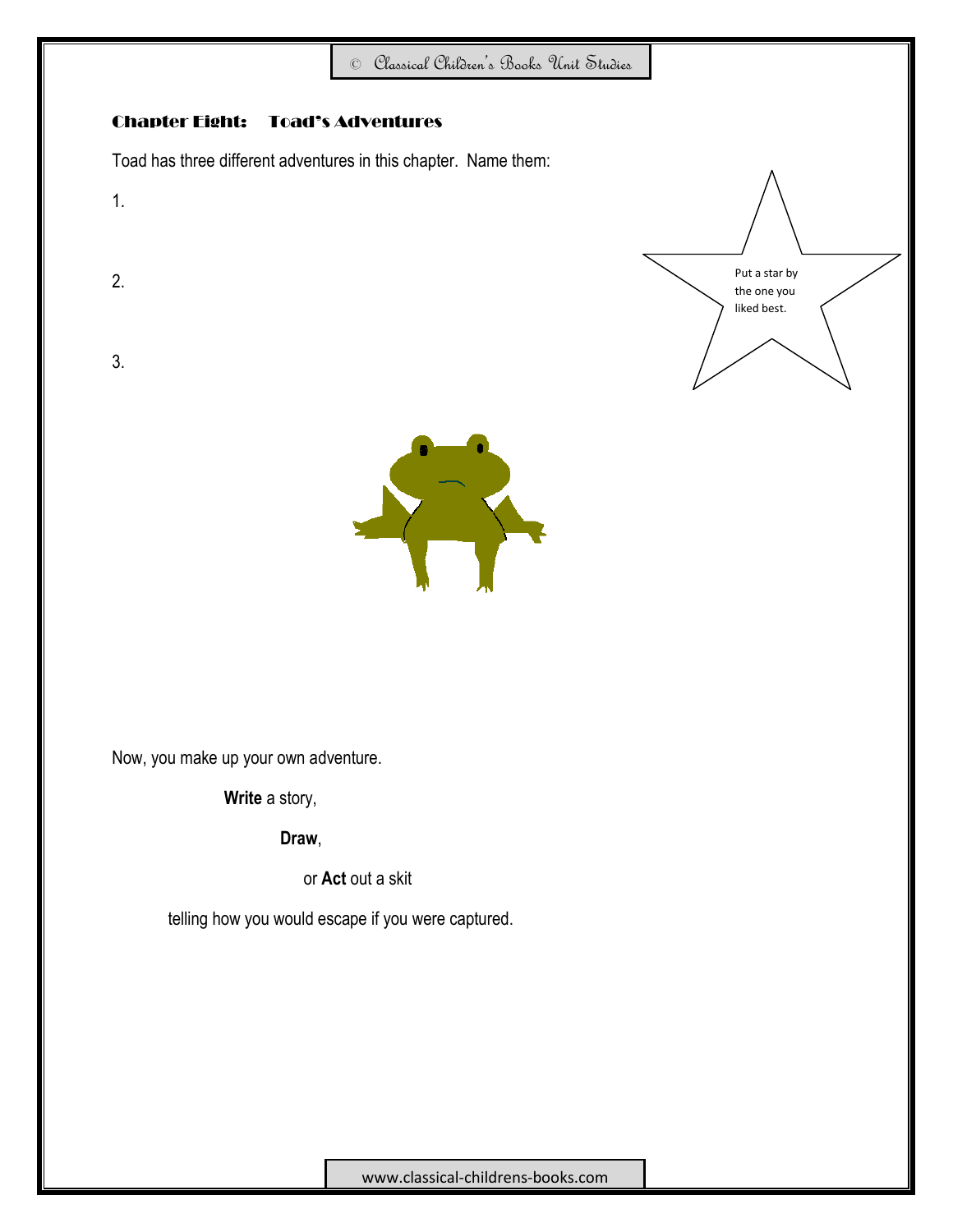| The animals are restless. What do they want to do? |                                            |                                                                                                                                                                  |
|----------------------------------------------------|--------------------------------------------|------------------------------------------------------------------------------------------------------------------------------------------------------------------|
|                                                    |                                            |                                                                                                                                                                  |
|                                                    |                                            |                                                                                                                                                                  |
| Whales                                             | <b>Snakes</b>                              | <b>Seals</b>                                                                                                                                                     |
|                                                    |                                            |                                                                                                                                                                  |
|                                                    |                                            |                                                                                                                                                                  |
|                                                    |                                            |                                                                                                                                                                  |
|                                                    |                                            |                                                                                                                                                                  |
|                                                    |                                            |                                                                                                                                                                  |
|                                                    |                                            |                                                                                                                                                                  |
|                                                    |                                            |                                                                                                                                                                  |
|                                                    |                                            |                                                                                                                                                                  |
|                                                    |                                            |                                                                                                                                                                  |
|                                                    | Which of these animals migrate every year? | The Sea Rat described his life going from port to port. Can you describe the life of an animal that<br>migrates? Write the story for the animal's point of view. |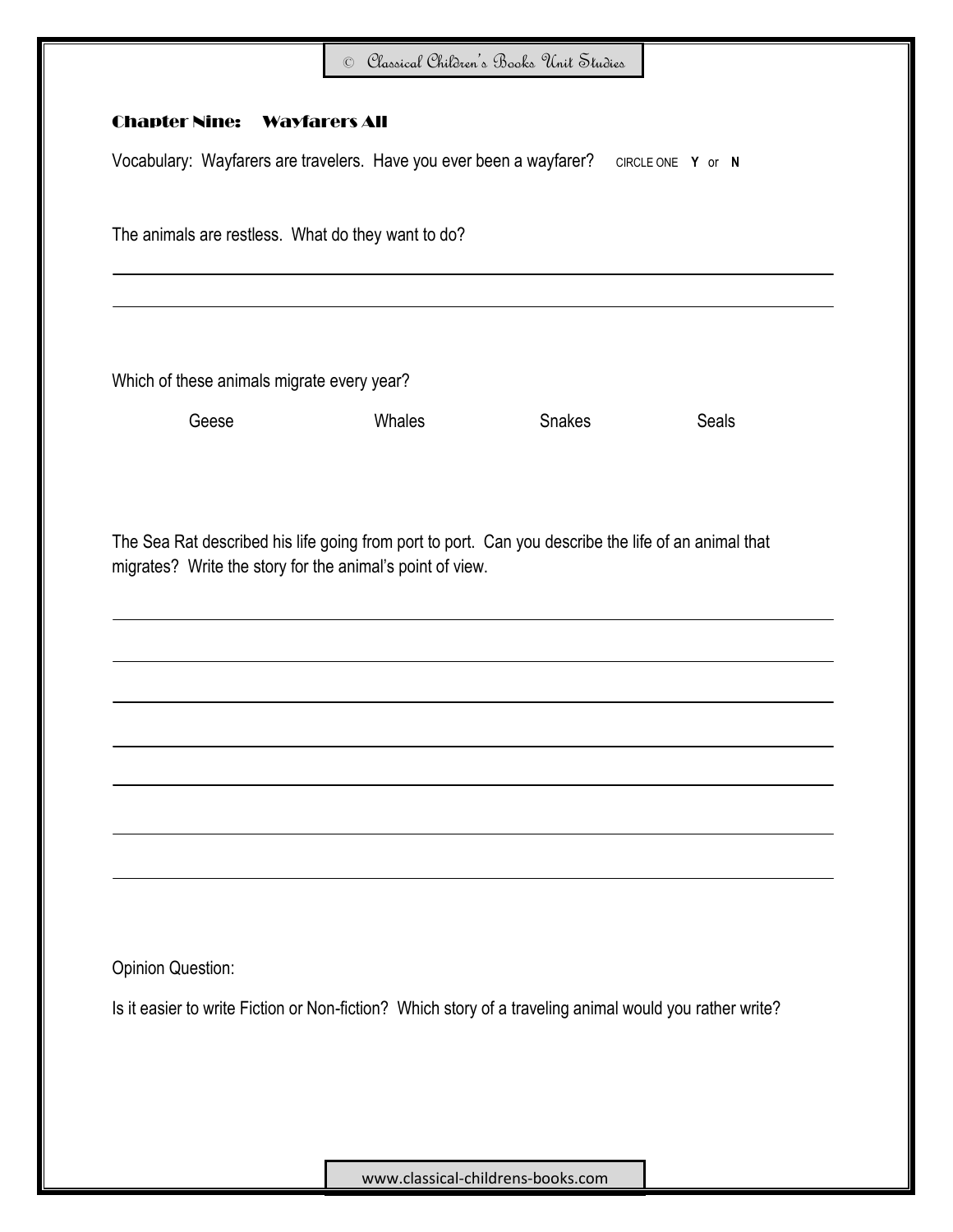# Chapter Ten: The Further Adventures of Toad

Toad continues to have more adventures. He also is very proud of himself.

Vocabulary: Pride is a high opinion of one's importance or superiority.

Make a chart of Toad's pride

Toad is often proud of himself. Should he be?

Toad thinks a lot of himself. Is he thinking about what he does to others? How would the other people in this chapter describe Toad?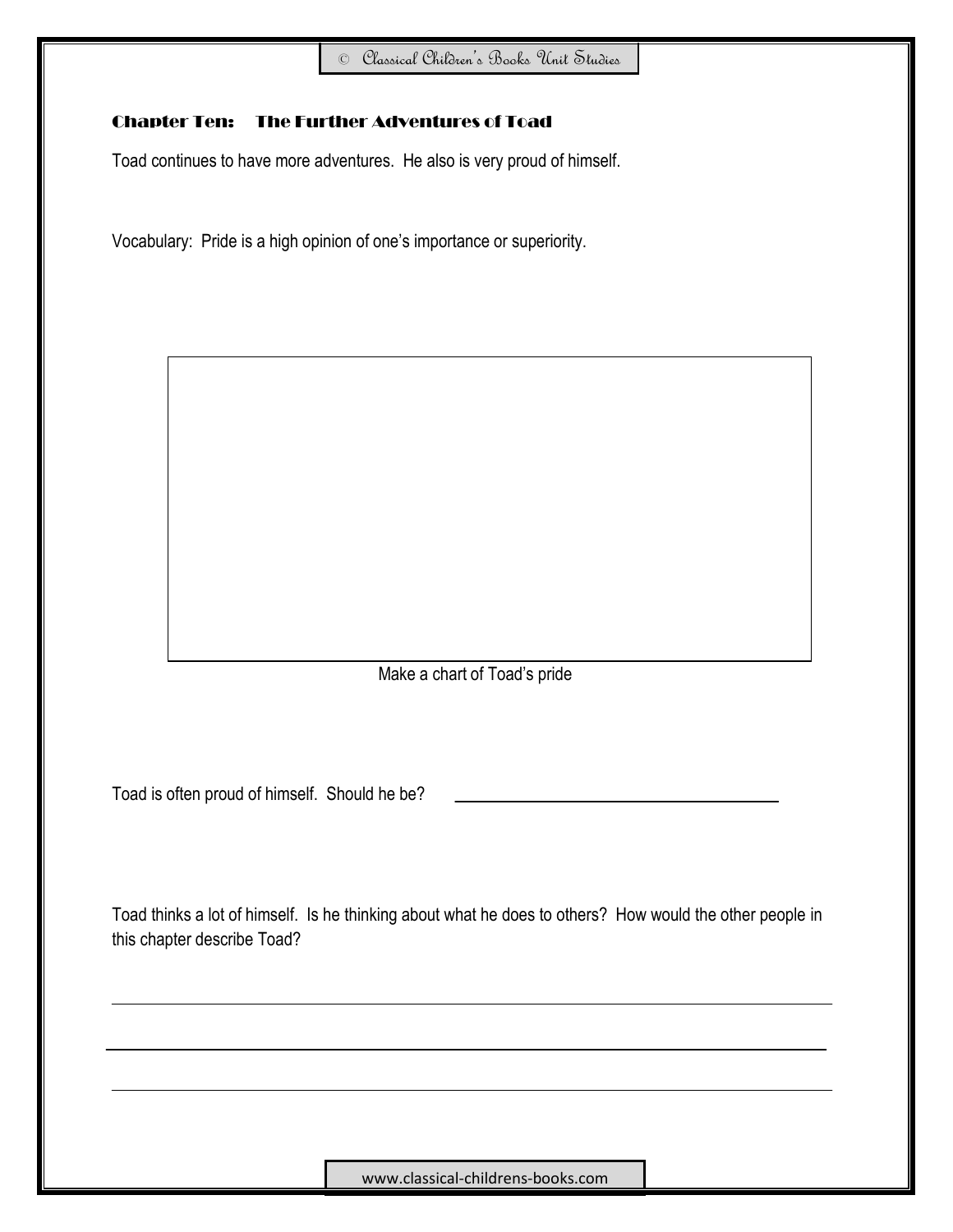|               | What does Toad find has happened to his home.                           |  |  |  |  |  |
|---------------|-------------------------------------------------------------------------|--|--|--|--|--|
|               |                                                                         |  |  |  |  |  |
|               |                                                                         |  |  |  |  |  |
|               |                                                                         |  |  |  |  |  |
|               |                                                                         |  |  |  |  |  |
| Let's Vote:   |                                                                         |  |  |  |  |  |
|               | Toad deserved it.                                                       |  |  |  |  |  |
|               | __ I feel sorry for Toad.                                               |  |  |  |  |  |
|               | Other $\_$                                                              |  |  |  |  |  |
|               |                                                                         |  |  |  |  |  |
|               |                                                                         |  |  |  |  |  |
|               | Vocabulary: A tempest is a storm.                                       |  |  |  |  |  |
|               | Summer storms often come quickly. What does this chapter title mean?    |  |  |  |  |  |
|               |                                                                         |  |  |  |  |  |
|               |                                                                         |  |  |  |  |  |
|               |                                                                         |  |  |  |  |  |
|               | Choose one of these three animals that are antagonists in this chapter: |  |  |  |  |  |
| Ferrets       |                                                                         |  |  |  |  |  |
| Weasels       |                                                                         |  |  |  |  |  |
| <b>Stoats</b> |                                                                         |  |  |  |  |  |
|               | Find 5 facts about the animal you chose.                                |  |  |  |  |  |
|               | Why did the author chose these animals as the antagonists?              |  |  |  |  |  |